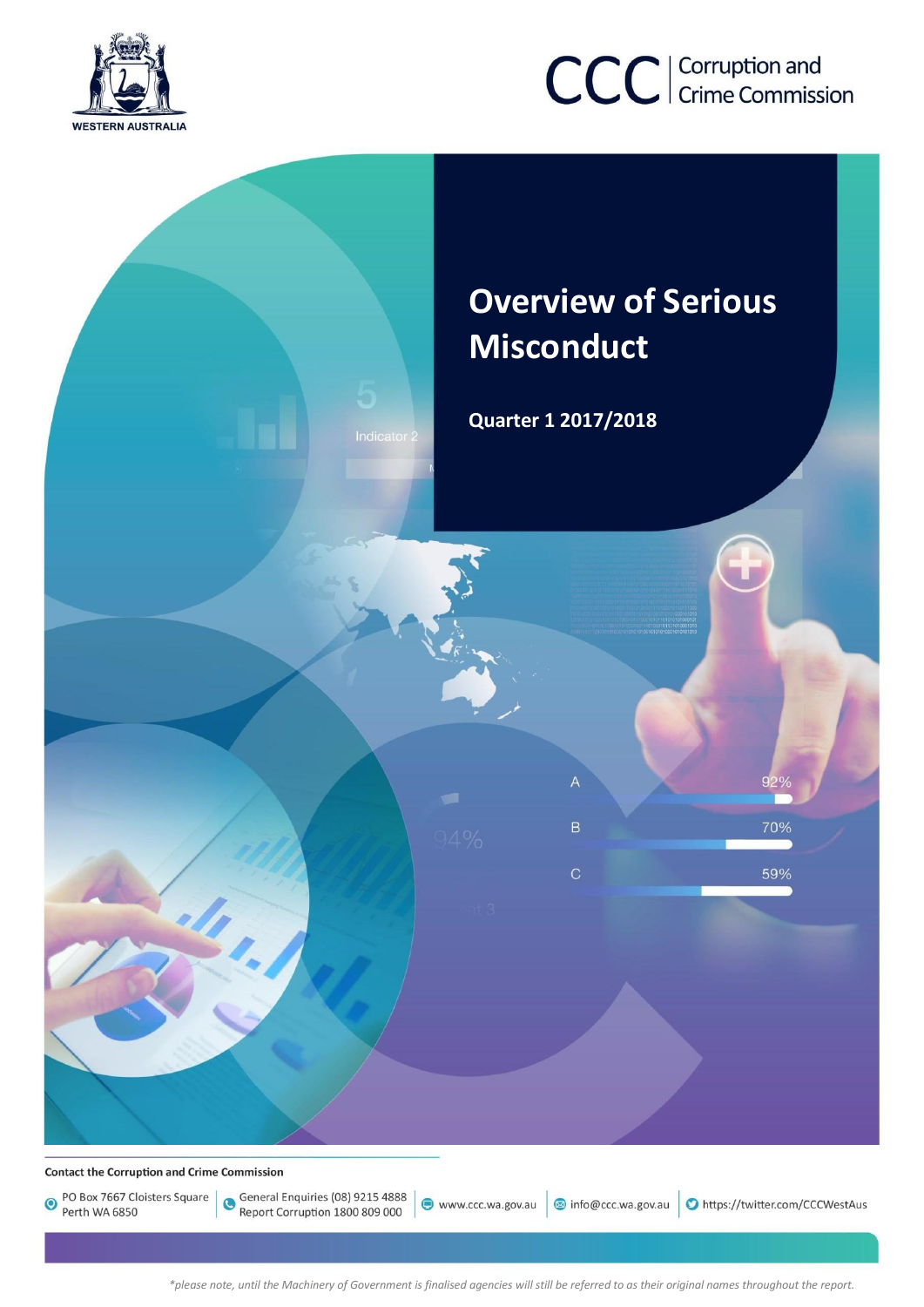

## **QUARTER 1 2017/2018 AT A GLANCE**

## **WA POLICE FORCE**

## **Allegation Categories**

| <b>Unprofessional Conduct</b>                      |
|----------------------------------------------------|
| 134 allegation                                     |
| Neglect of Duty                                    |
| 116 allegations                                    |
| Breach of Code of Conduct / Policy /<br>Procedures |
| 96 allegations                                     |
| Assault - Physical / Excessive use of force        |
| 84 allegations                                     |
| Corrupt Conduct                                    |
| 31 allegations                                     |
|                                                    |



## **Allegation Categories**

| Assault - Physical / Excessive use of force                          |
|----------------------------------------------------------------------|
| 135 allegations                                                      |
| Using Position for Benefit / Detriment                               |
| 93 allegations                                                       |
| Breach of Code of Conduct / Policy<br>/ Procedures<br>83 allegations |
| Fraud / Falsification / Fabrication                                  |
| 71 allegations                                                       |
| <b>Unprofessional Conduct</b>                                        |
| 67 allegations                                                       |





#### **Contact the Corruption and Crime Commission**

PO Box 7667 Cloisters Square  $\bullet$ Perth WA 6850

General Enquiries (08) 9215 4888 Report Corruption 1800 809 000

www.ccc.wa.gov.au

info@ccc.wa.gov.au Dhttps://twitter.com/CCCWestAus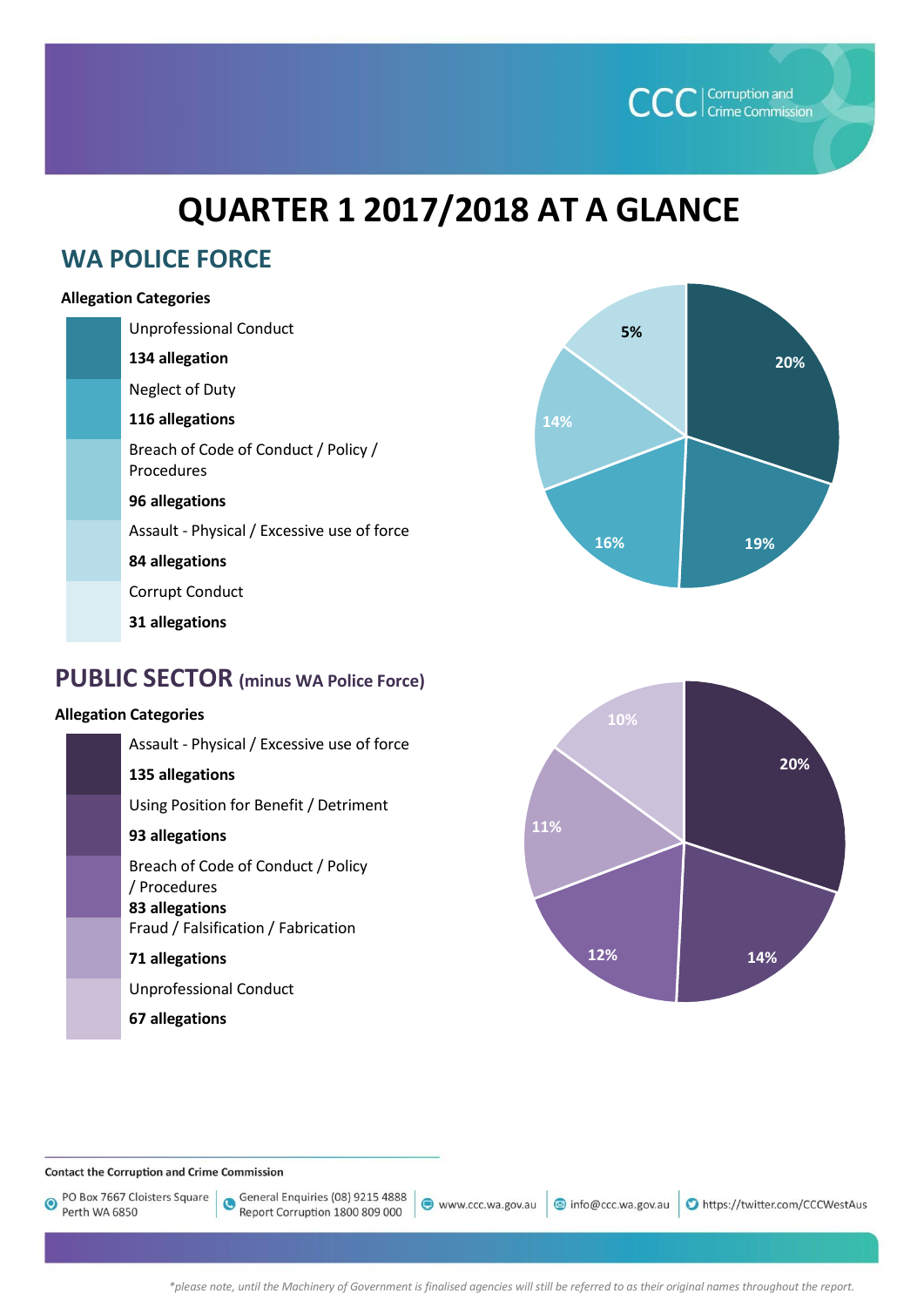|                                  | Q4 2016/2017 | Q1 2017/2018 |
|----------------------------------|--------------|--------------|
| NUMBER OF ALLEGATIONS IDENTIFIED | 1,216        | 1,267        |

## **Key Points**

- The number of notifications and reports received by the Commission this quarter increased slightly, however, the number of allegations identified remained consistent with that of the previous quarter.
- Department of Education related allegations observed the largest increase compared to the previous quarter, however, this is attributed to the agency's requirement to submit certain notifications to the Commission twice a year.
- Of the allegations identified by the Commission, 62% originated from a notifying authority, and 35% a member of the public. The remaining 3% of allegations were sourced from the Commission's own propositions, the Public Sector Commission and other information received. This is similar to the breakdown observed in previous quarters, with 60% - 70% of allegations typically originating from notifying authorities, and 25% - 35% the public.

## **Challenges and Opportunities**

- The Commission will continue to monitor the recent Machinery of Government changes through its liaison and engagement program. Agency engagement at all levels is recognised as being necessary to ensure that all Principal Officers of notifying authorities understand their legislative obligations.
- The Commission launched a comprehensive communications campaign in the lead up to International Anti- Corruption Day on 9 December 2017. The campaign included:
	- o outdoor advertising in St Georges Terrace Perth,
	- o a WA Public Sector event, featuring key government officials committing to building a corruption resilient culture in their workplace, and
	- $\circ$  online material featuring YouTube videos, posters, social media graphics and website copy.
- The aim of the campaign was to increase public sector understanding of what corruption looks like, raise awareness about the role of the Commission, and to appeal to people to do the right thing and report suspected corrupt behaviour and serious misconduct within the WA Public Sector.

**Contact the Corruption and Crime Commission** 

PO Box 7667 Cloisters Square  $\bullet$ Perth WA 6850

General Enquiries (08) 9215 4888 Report Corruption 1800 809 000

● www.ccc.wa.gov.au | 3 info@ccc.wa.gov.au | ● https://twitter.com/CCCWestAus

| Corruption and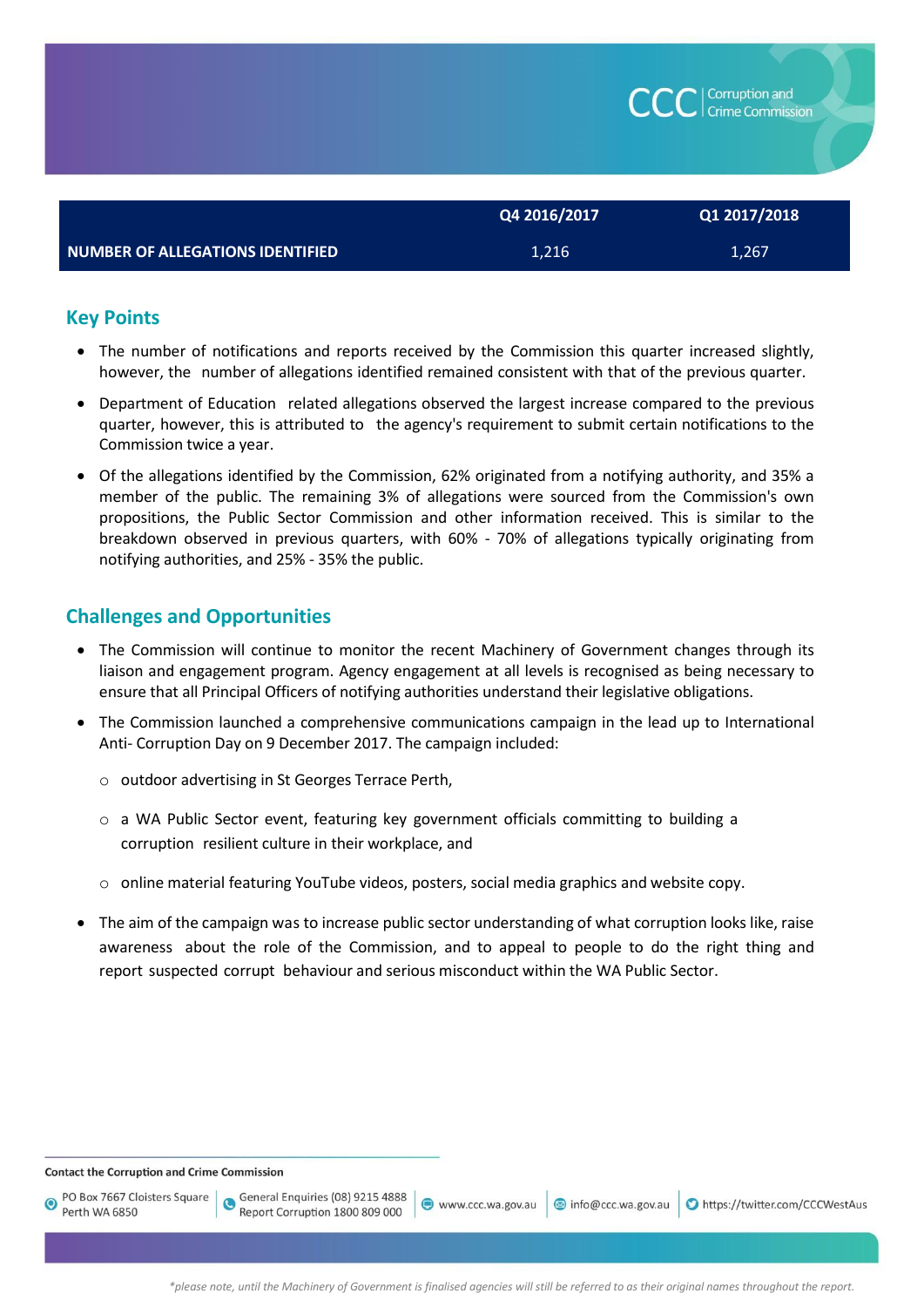

## **Graphical Analysis**

## **Table 1: Public Sector Allegations**

| <b>Allegation Category</b>                 | Q4 2016/2017 | Q1 2017/2018 |
|--------------------------------------------|--------------|--------------|
| Western Australia Police                   | 611          | 600          |
| Independent agencies and other authorities | 187          | 130          |
| Local Government                           | 228          | 205          |
| Department of Education                    | 33           | 124          |
| WA Health                                  | 74           | 110          |
| Department of Corrective Services          | 59           | 86           |
| Not in jurisdiction                        | 24           | 12           |
| <b>Total</b>                               | 1,216        | 1,267        |

#### **Table 2: Allegation Source**

| <b>Section Reported Under</b>            |          | Q4 2016/2017 |      | Q1 2017/2018 |      |
|------------------------------------------|----------|--------------|------|--------------|------|
| Notifications from notifying authorities | s.28     | 631          | 52%  | 785          | 62%  |
| Reports from the public                  | s.25     | 534          | 44%  | 444          | 35%  |
| <b>Public Sector Commission</b>          | s.45M(d) | 50           | 4%   | 28           | 2%   |
| Commission's own propositions            | s.26     | 1            | 0%   | 9            | 1%   |
| Allegations initiated                    | S.22     | 0            | 0%   | 1            | 0%   |
| <b>Total</b>                             |          | 1,216        | 100% | 1,267        | 100% |

## **Table 3: Top Five Western Australia Police Force Allegation Categories**

|                                                 | Q4 2016/2017 |     | Q1 2017/2018 |     |
|-------------------------------------------------|--------------|-----|--------------|-----|
| <b>Allegation Category</b>                      | No.          | %   | No.          | %   |
| <b>Unprofessional Conduct</b>                   | 140          | 23% | 134          | 22% |
| Neglect of Duty                                 | 71           | 12% | 116          | 19% |
| Breach of Code of Conduct / Policy / Procedures | 48           | 8%  | 96           | 16% |
| Assault - Physical / Excessive Use of Force     | 91           | 15% | 84           | 14% |
| Corrupt Conduct                                 | 47           | 8%  | 31           | 5%  |
| <b>Total</b>                                    | 397          | 66% | 461          | 76% |

**Contact the Corruption and Crime Commission** 

PO Box 7667 Cloisters Square  $\ddot{\mathbf{O}}$ Perth WA 6850

General Enquiries (08) 9215 4888<br>Report Corruption 1800 809 000

www.ccc.wa.gov.au

@ info@ccc.wa.gov.au | O https://twitter.com/CCCWestAus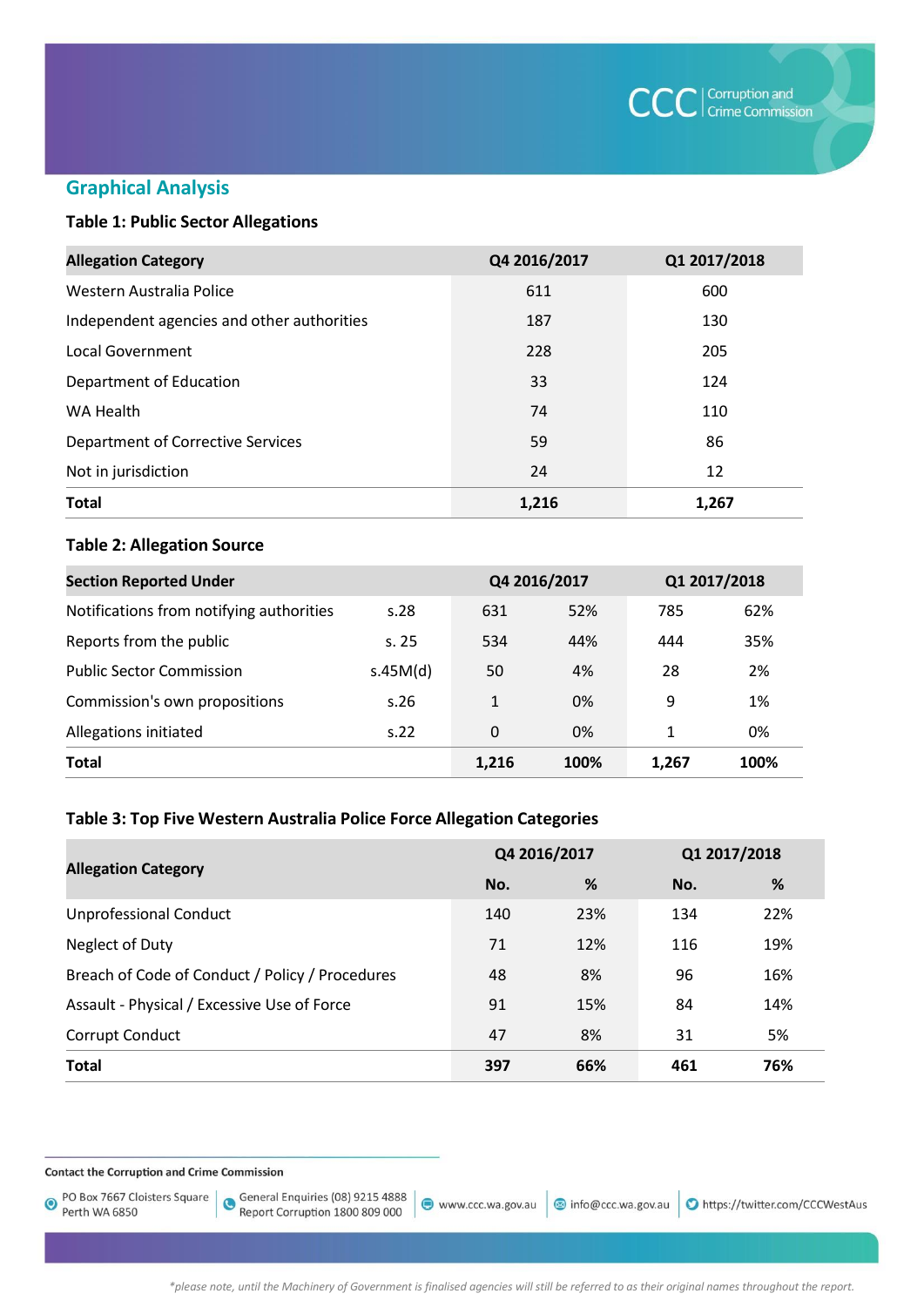#### **Table 4: Top Five Local Government Allegation Categories**

|                                                      | Q4 2016/2017 |     | Q1 2017/2018 |     |
|------------------------------------------------------|--------------|-----|--------------|-----|
| <b>Allegation Category</b>                           | No.          | %   | No.          | %   |
| Using Position for Benefit or Detriment              | 46           | 20% | 50           | 24% |
| Breach of Code of Conduct/Policy/Procedures          | 41           | 18% | 41           | 20% |
| Corrupt Conduct                                      | 36           | 16% | 31           | 15% |
| <b>Unprofessional Conduct</b>                        | 24           | 11% | 25           | 12% |
| Failure to Declare - Gifts/Financial/Proximity/Other | 31           | 14% | 17           | 8%  |
| <b>Total</b>                                         | 178          | 79% | 164          | 79% |

## **Table 5: Top Five WA Health Allegation Categories**

|                                             | Q4 2016/2017 |     | Q1 2017/2018 |     |
|---------------------------------------------|--------------|-----|--------------|-----|
| <b>Allegation Category</b>                  | No.          | %   | No.          | %   |
| Fraud/Falsification/Fabrication             | 8            | 11% | 31           | 28% |
| Breach of Code of Conduct/Policy/Procedures | 14           | 19% | 15           | 14% |
| Using Position for Benefit / Detriment      | 4            | 5%  | 11           | 10% |
| <b>Unprofessional Conduct</b>               | 4            | 5%  | 10           | 9%  |
| <b>Stealing</b>                             | 5            | 7%  | 10           | 9%  |
| <b>Total</b>                                | 35           | 47% | 77           | 70% |

## **Table 6: Top Five Department of Corrective Services Allegation Categories**

| <b>Allegation Category</b>                      | Q4 2016/2017 |     | Q1 2017/2018 |     |
|-------------------------------------------------|--------------|-----|--------------|-----|
|                                                 | No.          | %   | No.          | %   |
| <b>Unprofessional Conduct</b>                   | 8            | 14% | 11           | 13% |
| Corrupt Conduct                                 | 10           | 17% | 11           | 13% |
| Breach of Code of Conduct / Police / Procedures | 3            | 5%  | 10           | 12% |
| Assault - Physical/Excessive Use of Force       | 8            | 14% | 9            | 10% |
| Fraud/Falsification/Fabrication                 | 5            | 8%  | 9            | 10% |
| <b>Total</b>                                    | 34           | 58% | 50           | 58% |

**Contact the Corruption and Crime Commission** 

PO Box 7667 Cloisters Square  $\odot$ Perth WA 6850

General Enquiries (08) 9215 4888<br>Report Corruption 1800 809 000

● www.ccc.wa.gov.au | 3 info@ccc.wa.gov.au | ● https://twitter.com/CCCWestAus